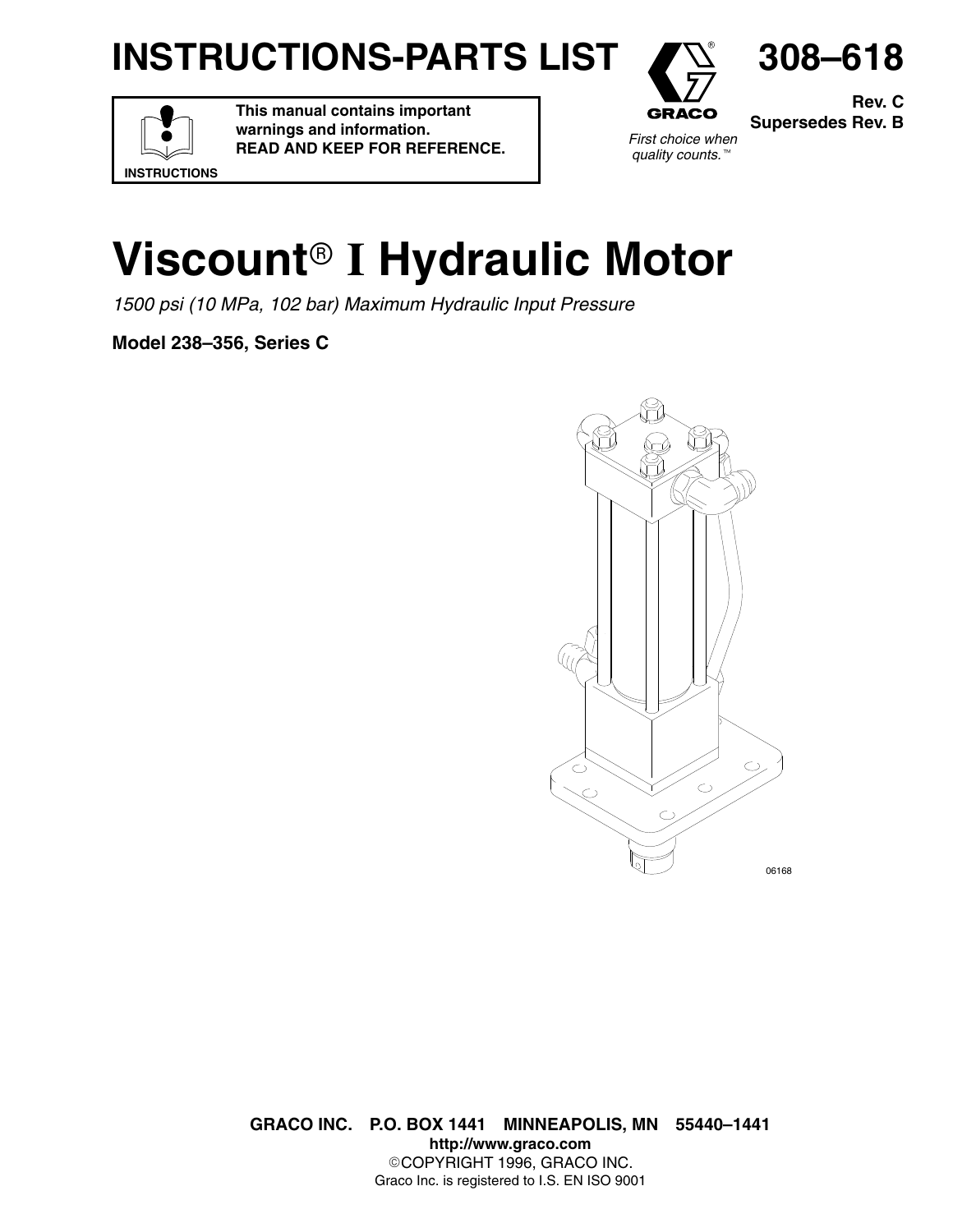### **Table of Contents**

| Hydraulic Motor Disassembly  8 |  |
|--------------------------------|--|
| Hydraulic Motor Reassembly  10 |  |
|                                |  |

| Parts Drawing and Parts List  12 |  |
|----------------------------------|--|
|                                  |  |
|                                  |  |
| Graco Standard Warranty  16      |  |
|                                  |  |
|                                  |  |

### **Symbols**

#### **Warning Symbol**

### **WARNING**

This symbol alerts you to the possibility of serious injury or death if you do not follow the instructions. **Caution Symbol**

#### **CAUTION** А.

This symbol alerts you to the possibility of damage to or destruction of equipment if you do not follow the instructions.

| <b>A WARNING</b>                                                                                                                                                                                                  |
|-------------------------------------------------------------------------------------------------------------------------------------------------------------------------------------------------------------------|
| <b>EQUIPMENT MISUSE HAZARD</b>                                                                                                                                                                                    |
| Equipment misuse can cause the equipment to rupture or malfunction and result in serious injury.                                                                                                                  |
| This equipment is for professional use only.                                                                                                                                                                      |
| Read all instruction manuals, tags, and labels before operating the equipment.<br>$\bullet$                                                                                                                       |
| Use the equipment only for its intended purpose. If you are not sure, call your Graco distributor.<br>$\bullet$                                                                                                   |
| Do not alter or modify this equipment. Use only genuine Graco parts and accessories.                                                                                                                              |
| Check equipment daily. Repair or replace worn or damaged parts immediately.                                                                                                                                       |
| Do not exceed the maximum working pressure stated on the equipment or in the Technical Data<br>for your equipment. Do not exceed the maximum working pressure of the lowest rated component<br>in your system.    |
| Use fluids and solvents which are compatible with the equipment wetted parts. Refer to the Tech-<br>$\bullet$<br>nical Data section of all equipment manuals. Read the fluid and solvent manufacturer's warnings. |
| • Handle hoses carefully. Do not pull on hoses to move equipment.                                                                                                                                                 |
| Route hoses away from traffic areas, sharp edges, moving parts, and hot surfaces. Do not expose<br>Graco hoses to temperatures above 66°C (150°F) or below $-40^{\circ}$ C ( $-40^{\circ}$ F).                    |
| Wear hearing protection when operating this equipment.                                                                                                                                                            |
| Do not move or lift pressurized equipment.                                                                                                                                                                        |
| Comply with all applicable local, state, and national fire, electrical, and safety regulations.                                                                                                                   |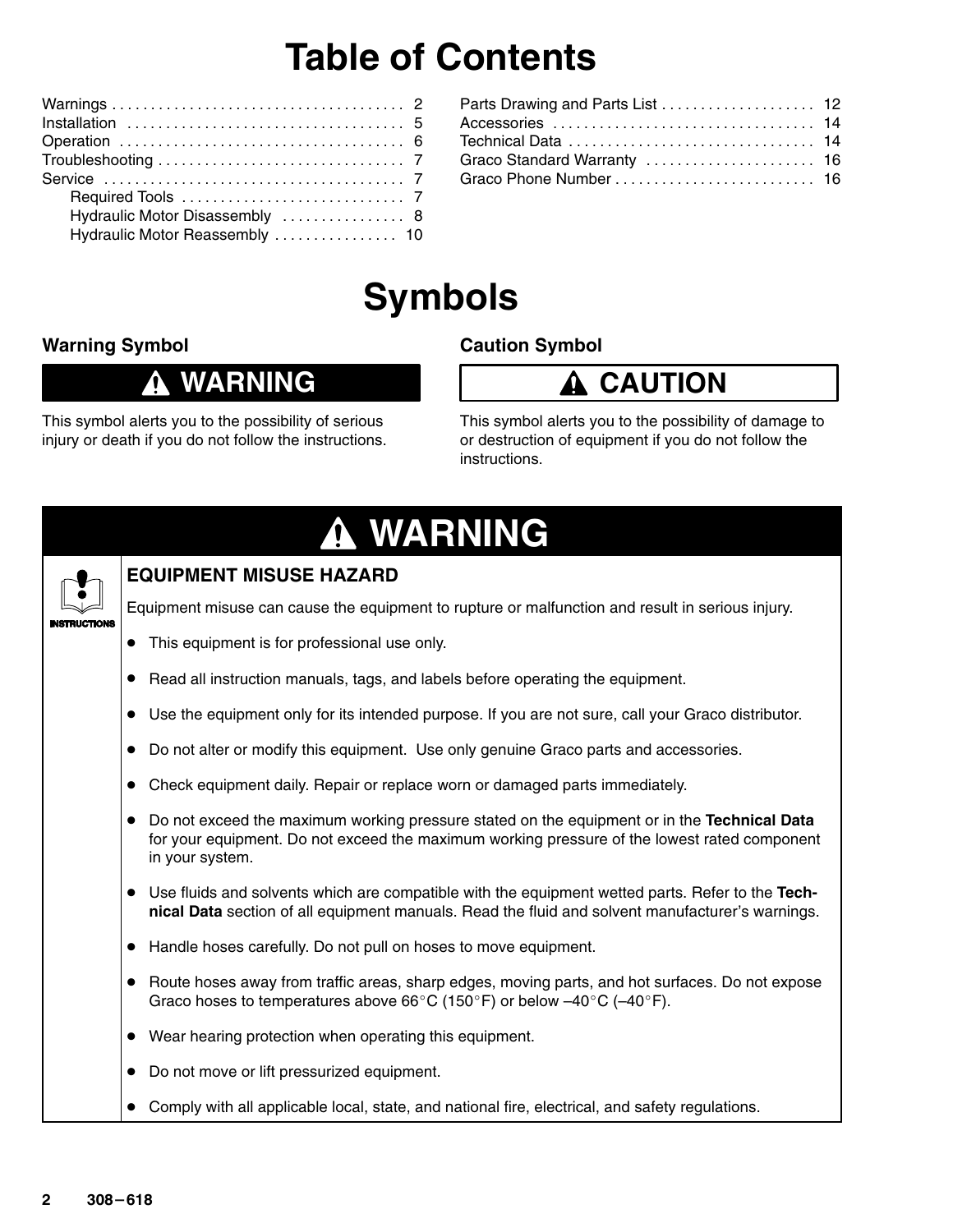## **WARNING**

| <b>INJECTION HAZARD</b>                                                                                                                                                                                                                |
|----------------------------------------------------------------------------------------------------------------------------------------------------------------------------------------------------------------------------------------|
| Spray from the gun, leaks or ruptured components can inject fluid into your body and cause extremely<br>serious injury, including the need for amputation. Fluid splashed in the eyes or on the skin can also<br>cause serious injury. |
| Fluid injected into the skin is a serious injury. The injury may look like just a cut, but it is a serious<br>injury. Get immediate medical attention.                                                                                 |
| • Do not point the gun at anyone or at any part of the body.                                                                                                                                                                           |
| Do not put your hand or fingers over the spray tip.                                                                                                                                                                                    |
| Do not stop or deflect leaks with your hand, body, glove or rag.                                                                                                                                                                       |
| Do not "blow back" fluid; this is not an air spray system.<br>$\bullet$                                                                                                                                                                |
| Always have the tip guard and the trigger guard on the gun when spraying.                                                                                                                                                              |
| Check the gun diffuser operation weekly. Refer to the gun manual.                                                                                                                                                                      |
| Be sure the gun trigger safety operates before spraying.<br>$\bullet$                                                                                                                                                                  |
| Lock the gun trigger safety when you stop spraying.                                                                                                                                                                                    |
| Follow the Pressure Relief Procedure on page 6 if the spray tip clogs and before cleaning,<br>checking or servicing the equipment.                                                                                                     |
| • Tighten all fluid connections before operating the equipment.                                                                                                                                                                        |
| Check the hoses, tubes, and couplings daily. Replace worn or damaged parts immediately. Do not<br>repair high pressure couplings; you must replace the entire hose.                                                                    |
| Fluid hoses must have spring guards on both ends, to help protect them from rupture caused by<br>kinks or bends near the couplings.                                                                                                    |
| <b>MOVING PARTS HAZARD</b>                                                                                                                                                                                                             |
| Moving parts can pinch or amputate your fingers.                                                                                                                                                                                       |
| • Keep clear of all moving parts when starting or operating the pump.                                                                                                                                                                  |
| Before checking or servicing the equipment, follow the Pressure Relief Procedure on page 6 to<br>prevent the equipment from starting unexpectedly.                                                                                     |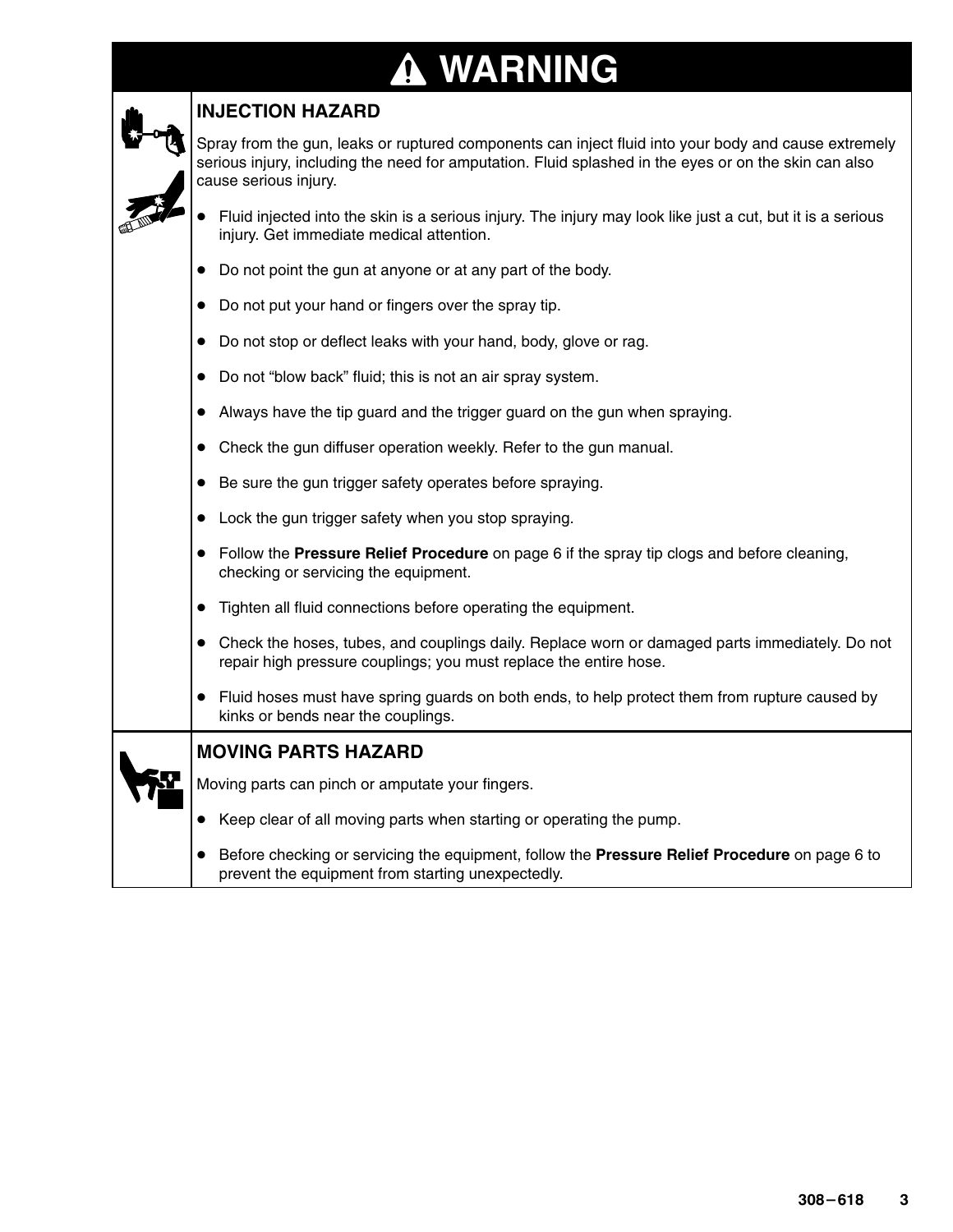## **WARNING**

| <b>FIRE AND EXPLOSION HAZARD</b>                                                                                                                                                               |
|------------------------------------------------------------------------------------------------------------------------------------------------------------------------------------------------|
| Improper grounding, poor ventilation, open flames or sparks can cause a hazardous condition and re-<br>sult in a fire or explosion and serious injury.                                         |
| Ground the equipment and the object being sprayed. Refer to Grounding on page 5.                                                                                                               |
| If there is any static sparking or you feel an electric shock while using this equipment, stop spray-<br>ing immediately. Do not use the equipment until you identify and correct the problem. |
| • Provide fresh air ventilation to avoid the buildup of flammable fumes from solvents or the fluid<br>being sprayed.                                                                           |
| • Keep the spray area free of debris, including solvent, rags, and gasoline.                                                                                                                   |
| Before operating this equipment, electrically disconnect all equipment in the spray area.                                                                                                      |
| Before operating this equipment, extinguish all open flames or pilot lights in the spray area.                                                                                                 |
| Do not smoke in the spray area.                                                                                                                                                                |
| Do not turn on or off any light switch in the spray area while spraying or while operating if fumes<br>are present.                                                                            |
| Do not operate a gasoline engine in the spray area.                                                                                                                                            |
| <b>TOXIC FLUID HAZARD</b>                                                                                                                                                                      |
| Hazardous fluid or toxic fumes can cause serious injury or death if splashed in the eyes or on the skin,<br>inhaled, or swallowed.                                                             |
| Know the specific hazards of the fluid you are using.                                                                                                                                          |
| Store hazardous fluid in an approved container. Dispose of hazardous fluid according to all local,<br>$\bullet$<br>state and national guidelines.                                              |
| Always wear protective eyewear, gloves, clothing and respirator as recommended by the fluid and<br>solvent manufacturer.                                                                       |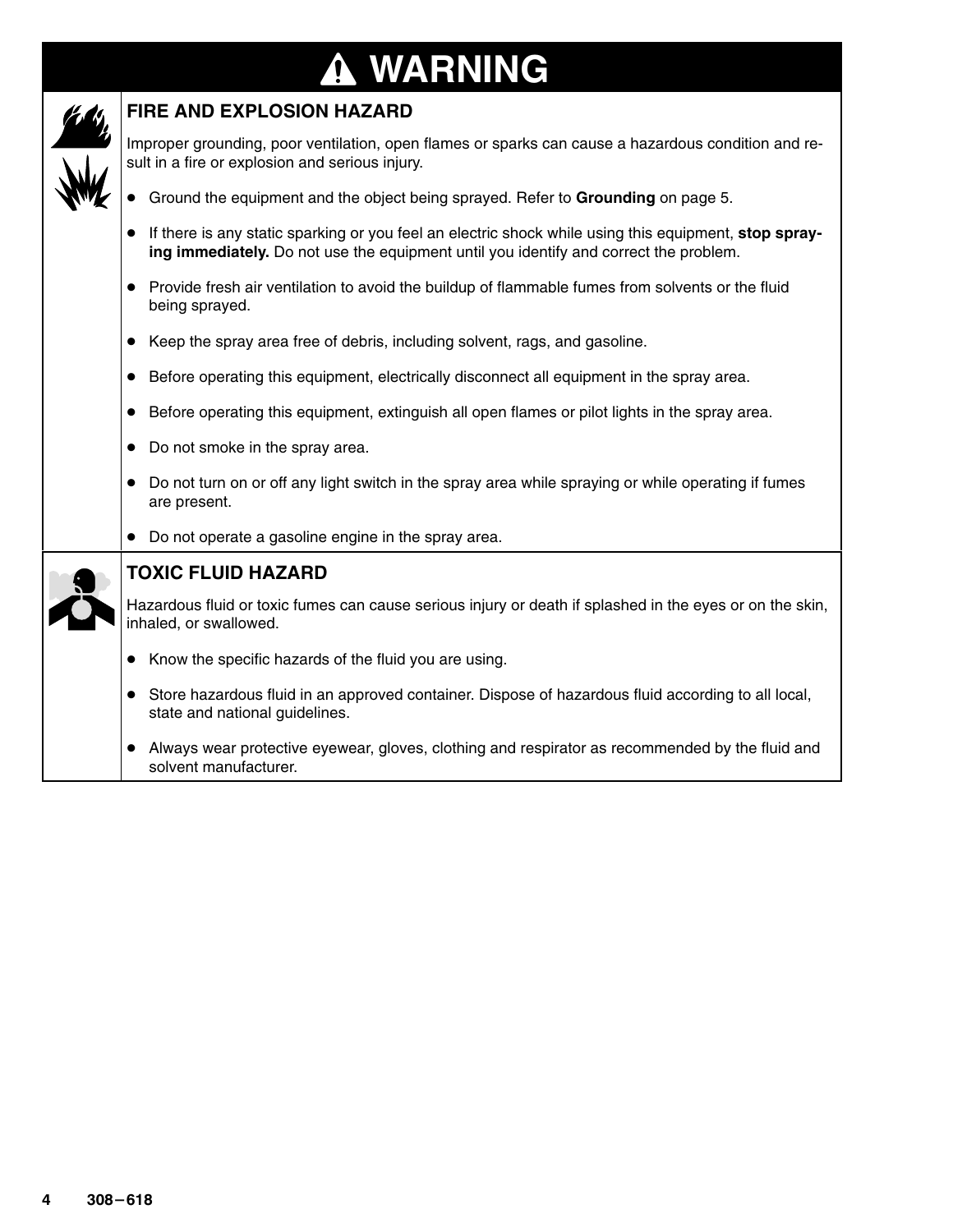## **Installation**

#### **General Information**

**NOTE:** Reference numbers and letters in parentheses in the text refer to the callouts in the figures and the parts drawing.

**NOTE:** Always use Genuine Graco Parts and Accessories, available from your Graco distributor.

#### **Grounding**

### **WARNING**



**FIRE AND EXPLOSION HAZARD** Before operating the pump, ground the system as explained below. Also read the section **FIRE OR EXPLOSION HAZ-ARD** on page 4.

- $\bullet$ Pump: Use a ground wire and clamp. See separate system manual.
- Hydraulic, and fluid hoses: Use only electrically conductive hoses.
- Hydraulic power supply: Follow manufacturer's recommendations.
- Spray gun: Ground through connection to a properly grounded fluid hose and pump.
- Fluid supply container: Follow your local code.
- $\bullet$ Object being sprayed: Follow your local code.
- Solvent pails used when flushing: Follow your local code. Use only metal pails, which are conductive, placed on a grounded surface. Do not place the pail on a nonconductive surface, such as paper or cardboard, which interrupts the grounding continuity.
- $\bullet$  To maintain grounding continuity when flushing or relieving pressure, hold a metal part of the spray gun firmly to the side of a grounded metal pail, then trigger the gun.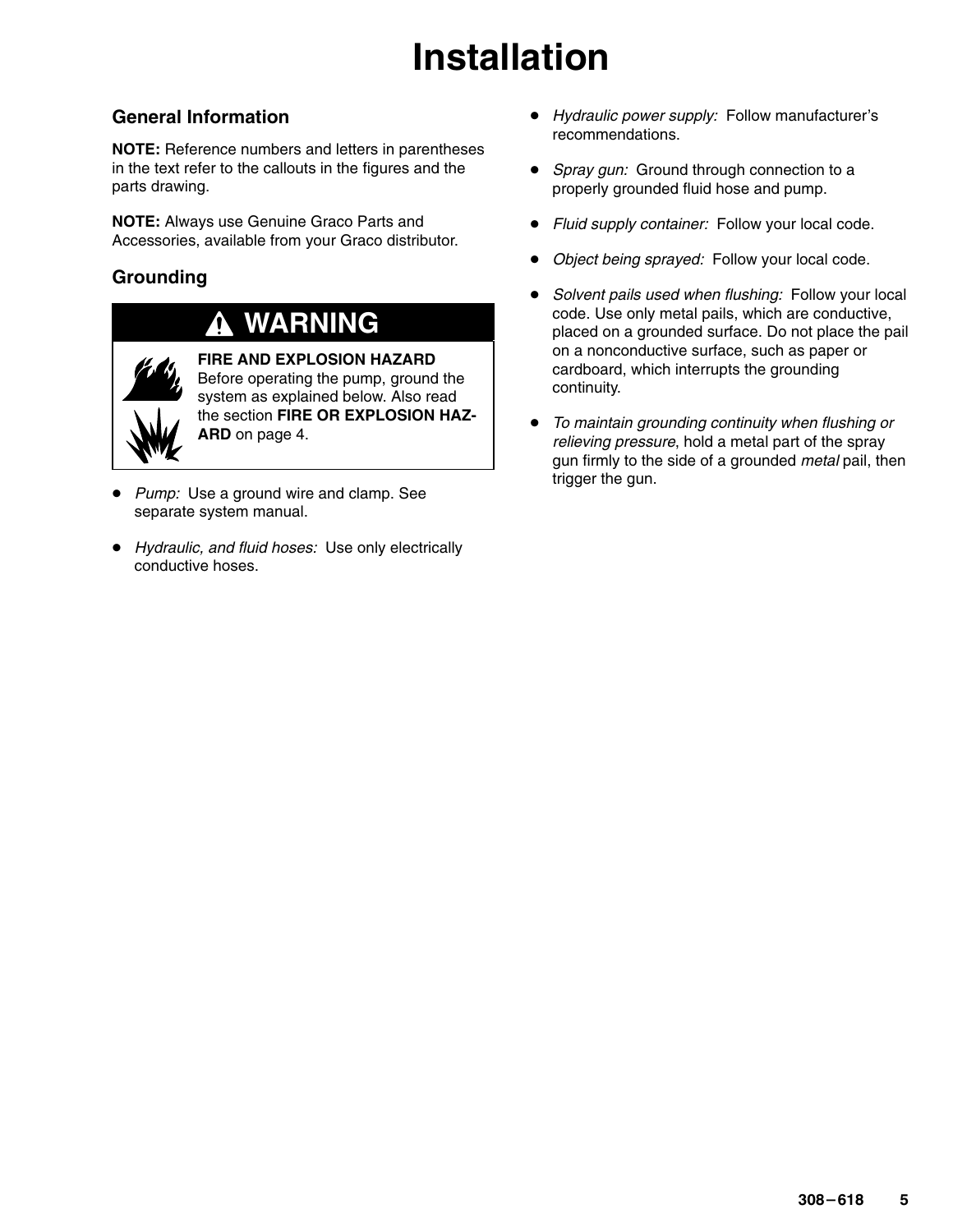## **Operation**

#### **Startup**

**Before each use,** check the hydraulic fluid level and add fluid as necessary to fill the lines.

### **WARNING**



#### **FIRE HAZARD**

If hydraulic oil becomes too hot, it can reach its flash point and cause a fire. Operating at too high an oil temperature

can also cause faster motor seal wear and leakage. The recommended hydraulic oil operating temperature is 80 to 115°F (27 to 45°C). If the oil temperature approaches 130°F (54°C), shut off the motor and check the hydraulic oil supply cooling system, filters, etc. Clean or repair as needed.

Always use Graco-approved Hydraulic Oil or equivalent (see **Accessories**). Do not substitute a lower grade oil or one with a lower flash point.

The equivalent is a premium, ISO grade 46 petroleum-based hydraulic oil containing rust and oxidation inhibitors and anti-wear agents. Before using any other type of oil in this equipment, call your Graco distributor. **Unauthorized use of lesser grade oil or substitutes will void the warranty.**

#### **Shutdown and Care**

Follow the **Pressure Relief Procedure Warning** below.

### **Pressure Relief Procedure**

### **WARNING**

#### **INJECTION HAZARD**



The system pressure must be manually relieved to prevent the system from starting or spraying accidentally. Fluid

under high pressure can be injected through the skin and cause serious injury. To reduce the risk of an injury from injection, splashing fluid, or moving parts, follow the **Pressure Relief Procedure** whenever you:

- $\bullet$ are instructed to relieve the pressure,
- $\bullet$ stop spraying,
- $\bullet$ check or service any of the system equipment,
- $\bullet$ or install or clean the spray tip.
- 1. Engage the gun safety latch.
- 2. Shut off the hydraulic power supply.
- 3. Close the supply line shutoff valve, and then the return line shutoff valve.
- 4. Disengage the gun safety latch.
- 5. Hold a metal part of the gun firmly to the side of a grounded metal pail, and trigger the gun to relieve pressure.
- 6. Engage the gun safety latch.
- 7. Open the drain valve (required in your system), and have a container ready to catch drainage.
- 8. Leave the drain valve open until you are ready to spray again.

If you suspect that the spray gun or hose is completely clogged or that pressure has not been fully relieved after following the steps above, **very slowly** loosen the hose end coupling and relieve pressure gradually, then loosen completely, then clear the valve or hose.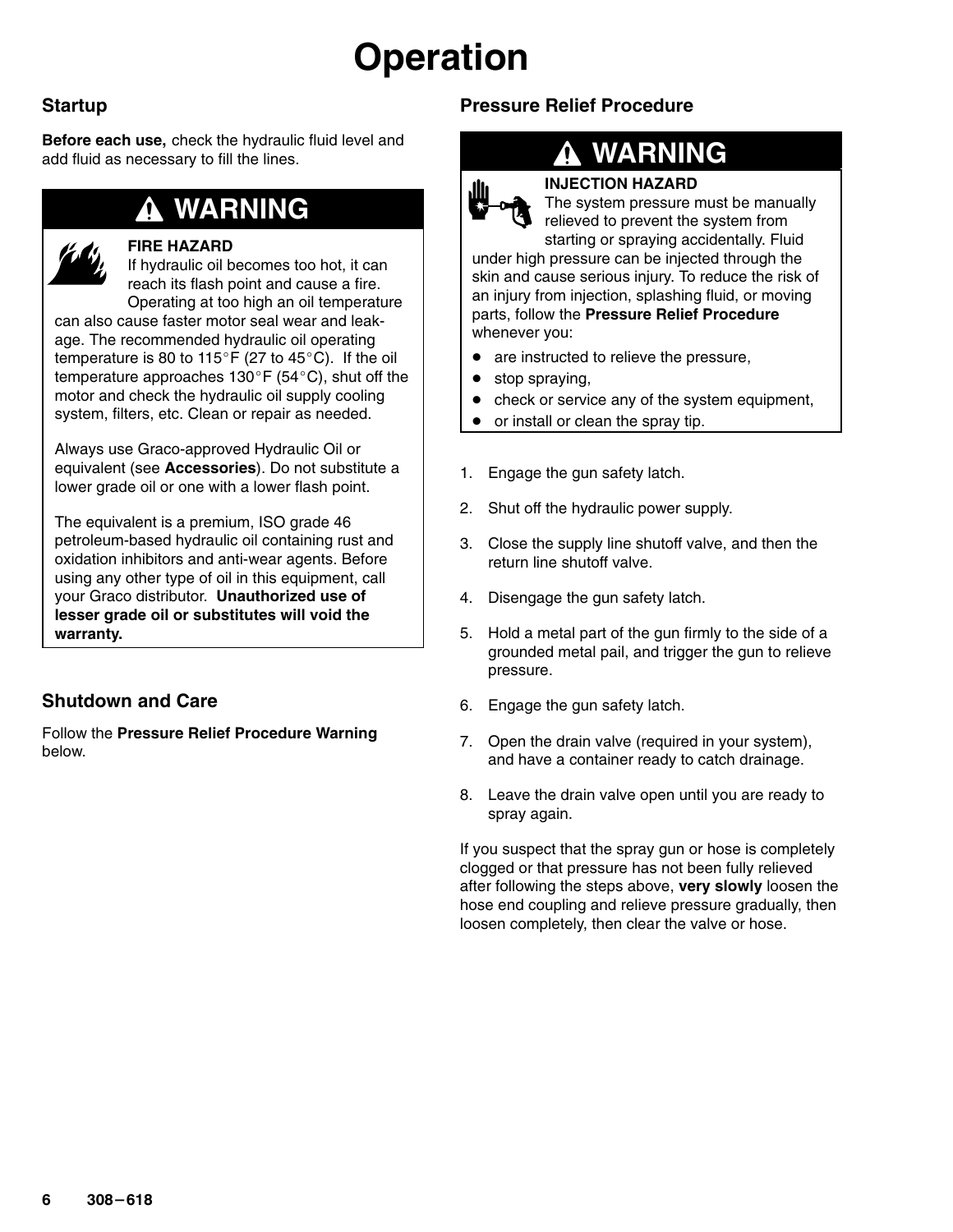## **Troubleshooting**

| <b>Problem</b>                                                       | Cause                                                       | <b>Solution</b>                             |
|----------------------------------------------------------------------|-------------------------------------------------------------|---------------------------------------------|
| Hydraulic Motor stops running.                                       | Worn valve or valve balls (3);<br>broken valve spring (18). | Repair valve. See page 8.                   |
|                                                                      | Broken trip rod (17), spring (12) or<br>retainers (11).     | Replace parts. See page 8.                  |
| Poor performance or reduced effi-<br>ciency.                         | Worn piston seals (5, 6, 7).                                | Replace seals. See page 8.                  |
| Oil leaking around cylinder.                                         | Worn cylinder o-rings (2).                                  | Replace o-rings. See page 8.                |
|                                                                      | Loose tie rods (37).                                        | Tighten nuts (27). See page 10.             |
| Oil leaking around inlet or return<br>tube fittings.                 | Loose fittings or worn fitting<br>o-rings (31, 34, and 38). | Tighten or replace fittings. See<br>page 8. |
| Excessive oil in drain bottle, or<br>bottle needs frequent emptying. | Worn seals (2, 15, 14, and 49) in<br>bottom cylinder cap.   | Replace seals. See page 8.                  |

### **Service**

#### **Required Tools**

- Set of allen wrenches
- Set of socket or box wrenches
- Adjustable wrench
- Torque wrench
- Spanner wrench
- O-ring pick
- $\bullet$  10-24 unc-2b tap
- Vise
- Shallow metal or plastic pan (approx. 12 x 20 in.)
- Repair Tool 189-305 (see page 14)
- Thread lubricant
- Lithium-base grease
- Fresh Loctite<sup>®</sup> 242 thread sealant and Loctite<sup>®</sup> Primer T or Perma-Loc<sup>®</sup> 115 thread sealant and Perma-Bond<sup>®</sup> Surface Conditioner I
- Chlorinated solvent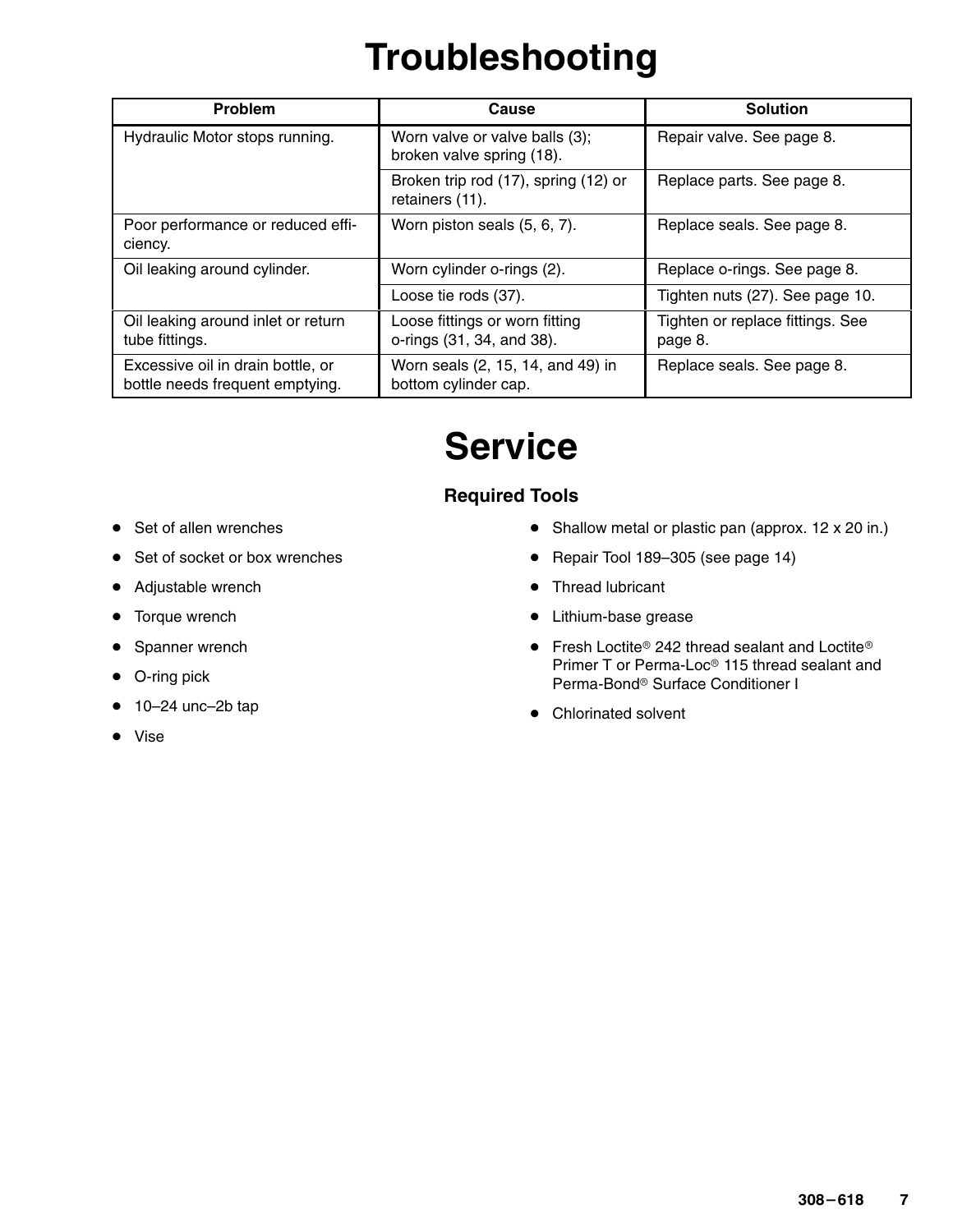## **Service**

#### **Hydraulic Motor Disassembly**

**NOTE:** Repair Kit 236–698 is available. For the best results, use all the parts in the kit. Kit parts are marked with an asterisk, for example (2\*).

**NOTE:** When disassembling, lay out all parts in sequence, to make reassembly easier. Clean and inspect all parts for wear or damage before reassembling. Replace as necessary.

- 1. Remove the hydraulic motor from the pump as explained in the separate system manual. Lay it on its side in a pan.
- 2. Unthread the tie rods (37) from the retainer (36) and the tie plate, and pull them out through the top of the hydraulic motor. It will be necessary to remove the lower four nuts (27) and lockwashers (28).
- 3. Unscrew the four fluid tube nuts (N) and remove the tubes (32, 39). See Fig. 1. Allow excess oil to drain from the hydraulic motor, then plug the fluid fittings.

### **A CAUTION**

#### **Keep the hydraulic system clean**

Always plug the hydraulic inlets, outlets and lines when disconnecting them for any reason to avoid introducing dirt and other contaminants into the system.

- 4. Pull the top valve spool (1), cylinder (33), and displacement rod (9) together off the bottom cylinder cap (35). Remove the o-ring (2) from the bottom cap.
- 5. Grasp the valve spool(1) and pull the cylinder (33) off. Slide the cylinder off the displacement rod (9). Be careful not to damage the rod. Remove the o-ring (2) from the valve spool.
- 6. Lay the valve spool (1) and displacement rod (9) on a table. Place a clean rag around the yoke (4) to prevent the detent balls (3) from popping out. Push the yoke (4) sideways off the valve sleeve (19) while holding the balls (3) and spring (18) with the rag, then carefully remove the balls and spring.

7. Inspect the valve sleeve (19), valve stop (25), and spool (S) for damage. See Fig. 2. If any of these parts requires replacement, unscrew the two screws (26) holding the stop (25) to the spool (S). Remove the stop and slide the sleeve (19) off the spool. If the spool is damaged, replace the valve spool (1).

**NOTE:** If any of these parts are being reused, thoroughly clean any adhesive residue from the screws and female threads of the spool. Use a surface cleaner such as chlorinated solvent on the threads and blow dry with compressed air. If necessary, use a 10–24 unc–2b tap to remove adhesive from the female threads.

- 8. Remove the capscrew (23), sealing washer (22) and o-ring (24) from the cap plate (29). Lift off the cap plate and remove the o-ring (20).
- 9. Hold the flats of the displacement rod (9) in a vise and use a spanner wrench in the pin holes of the piston (16) to screw it off the rod. Remove the trip rod (17) from the displacement rod.

### **A** CAUTION

Be careful not to scratch the outside of the displacement rod.

- 10. Unscrew the nut (48) and remove the retainers (11) and spring (12) from the trip rod (17).
- 11. Slide the piston (16) off the trip rod (17). Remove the bearing (5), seal (6), and o-rings (7 and 8) from the piston.
- 12. Inspect the yoke (4) and trip rod (17) for damage. If either part requires replacement, slide the yoke into Repair Tool 189–305 and set the tool in a vise. See Fig. 2. Use a wrench on the flats of the trip rod and unscrew the rod from the yoke.
- 13. Pull the housing retainer (36) away from the bottom cylinder cap (35).
- 14. Remove the block packings (14 and 49), wiper (15), bearing (13), and o-ring (2) from the housing retainer and bottom cylinder cap.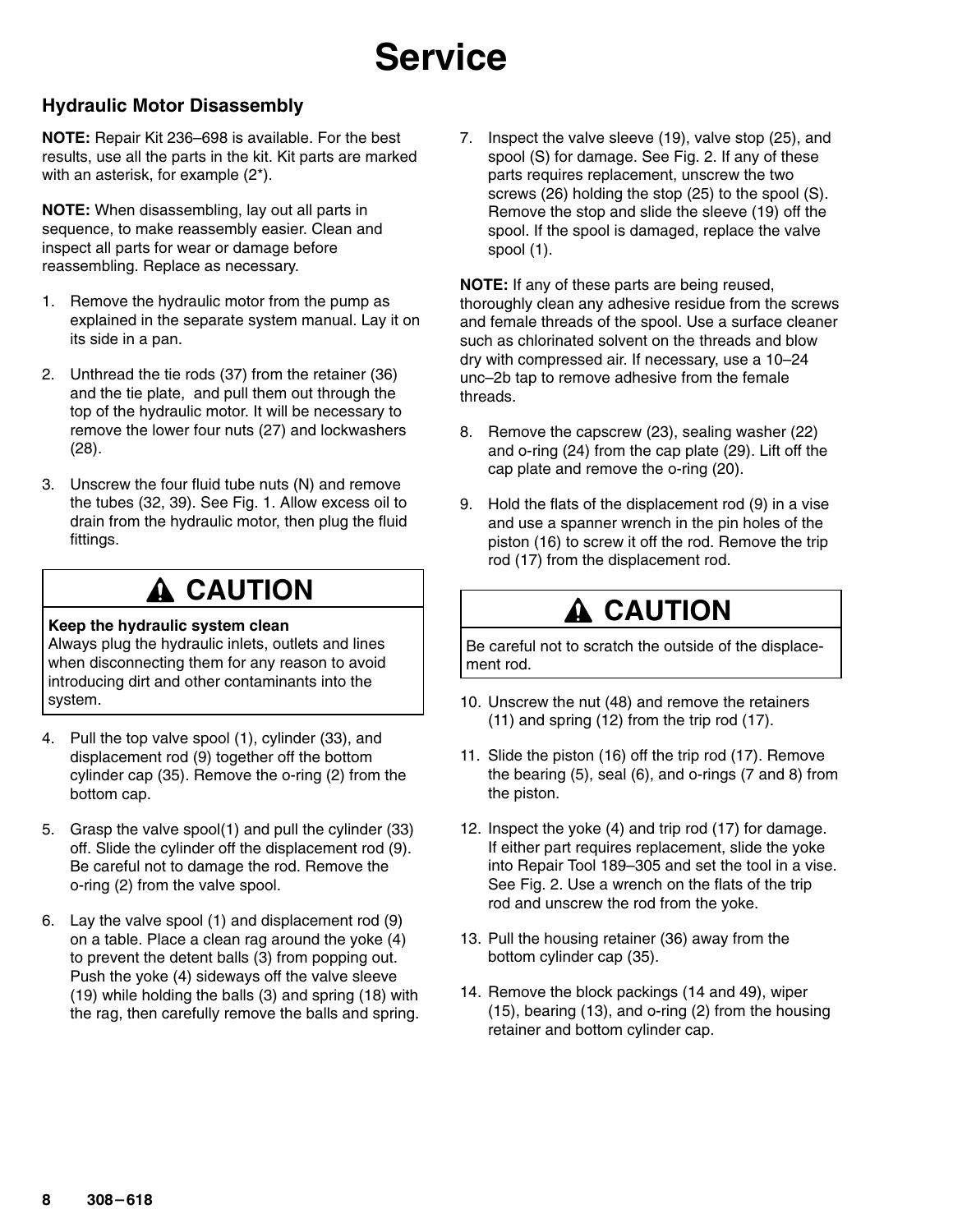### **Service**

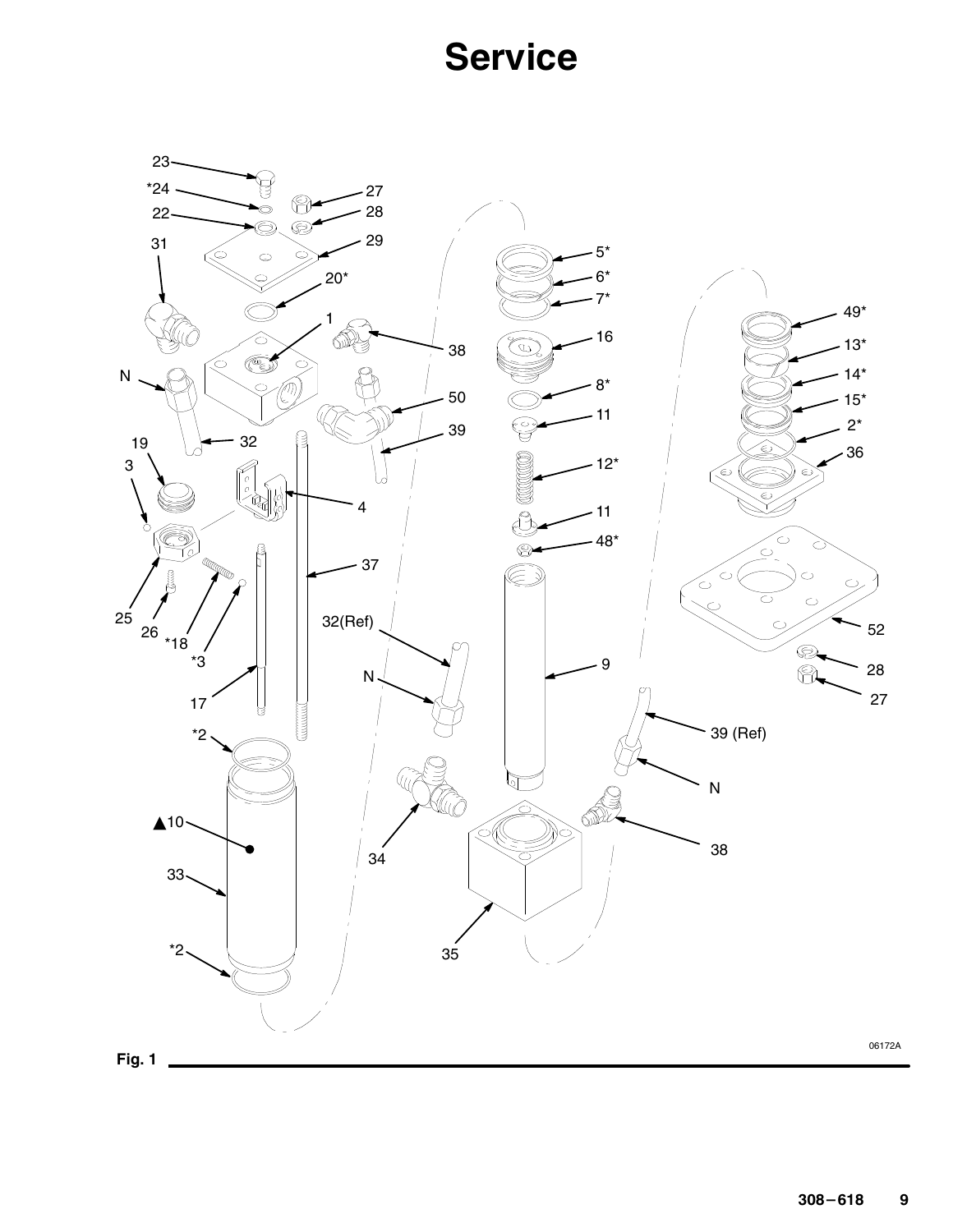## **Service**

#### **Hydraulic Motor Reassembly**

- 1. Install the block packing (14\*) and wiper (15\*) in the housing retainer (36). The spring of the block packing and the lips of the wiper must face up. Install the o-ring  $(2^*)$  on the top surface of the retainer. See Fig. 2.
- 2. Install the bearing (13\*) and block packing (49\*) in the bottom cylinder cap (35). The lips of the block packing must face up.
- 3. Reassemble the housing retainer (36) and the bottom cylinder cap (35).
- 4. To reassemble the yoke (4) and trip rod (17), clean the threads with primer or chlorinated solvent and let dry for 3 to 4 minutes. Apply thread sealant to the female threads of the yoke. Slide the yoke into Repair Tool 189–305 and place the tool in a vise. Using a wrench on the flats of the trip rod, screw the rod into the yoke. Torque to 54 to 56 in-lb (6.1 to 6.3 N-m).
- 5. Install the bearing (5\*), o-ring (7\*), and seal (6\*) on the piston (16). Install the second o-ring (8\*) on the underside of the piston. Slide the piston onto the trip rod (17) so the wide end of the piston faces the yoke (4).
- 6. Install the retainers (11) and spring (12\*) on the trip rod (17). Thread the nut (48\*) onto the rod until it runs out of thread, so that it bottoms out on the shoulder of the rod. See the **Detail** in Fig. 2.
- 7. Hold the flats of the displacement rod (9) in a vise. Slide the trip rod (17) into the displacement rod. Use a spanner wrench in the pin holes of the piston (16) to screw it into the displacement rod. Torque to 30 to 40 ft-lb (41 to 54 N-m).
- 8. Install the o-ring (20\*) in the top cylinder cap (1), then install the cap plate (29), o-ring (24\*), sealing washer (22), and capscrew (23).
- 9. To reassemble the valve sleeve (19) and valve stop (25), slide the sleeve (19) onto the valve spool (S). (Either side of the sleeve can face up.) Apply primer to the threads of the screws (26) and let dry for 3 to 4 minutes. Apply 1 or 2 drops of thread sealant to the female threads of the spool (S). Install the stop (25) and torque the screws (26) to 42 to 45 in-lb (4.7 to 5.1 N-m).
- 10. To assemble the valve mechanism, use Repair Tool 189–305 as follows:
- a. Slide the yoke (4) into the repair tool, as shown in the Detail in Fig. 2. Align the upper detent holes (H) of the yoke with the center line of the tool.
- b. Insert the spring (18\*) and one ball (3\*) into the valve stop (25). Tilt the valve stop and start guiding it into the tool, making sure the ball is sliding into the rounded slot in the tool.
- c. Place the second ball (3\*) at the other end of the spring (18\*) and push it in with your thumb while rotating the valve stop (25) until the spring is horizontal and the balls are in place. Continue holding this assembly together.
- d. Align the curved ends of the yoke with the valve sleeve groove, then press the assemblies firmly together. Make sure the balls snap into the upper detent holes (H) of the yoke (4), and the curved ends of the yoke engage the valve sleeve (19) groove. To remove the tool, slide it over the trip rod (17).
- 11. Place the bottom cylinder cap (35) in a vise. Install the o-ring (2\*) in the cap. Set the cylinder (33) on the bottom cap.
- 12. Install the o-ring (2\*) in the top valve spool (1). Make sure the hydraulic fittings (31, 34, and 38) are oriented as shown in Fig. 1, then slide the displacement rod (9) and piston (16) into the cylinder (33) until it seats in the top cap.

### **A CAUTION**

When inserting the piston into the cylinder, carefully guide the piston seal (6\*) and bearing (5\*) to prevent damage to these parts.

- 13. Install the tie rods (37). If the nuts and washers were removed, screw them onto the ends with short threads.
- 14. Remove the plugs from the fluid fittings (31, 34 and 38). Install the tubes (32, 39) and tighten the four fluid tube nuts (N).
- 15. Install the hydraulic motor on the pump as explained in the separate system manual.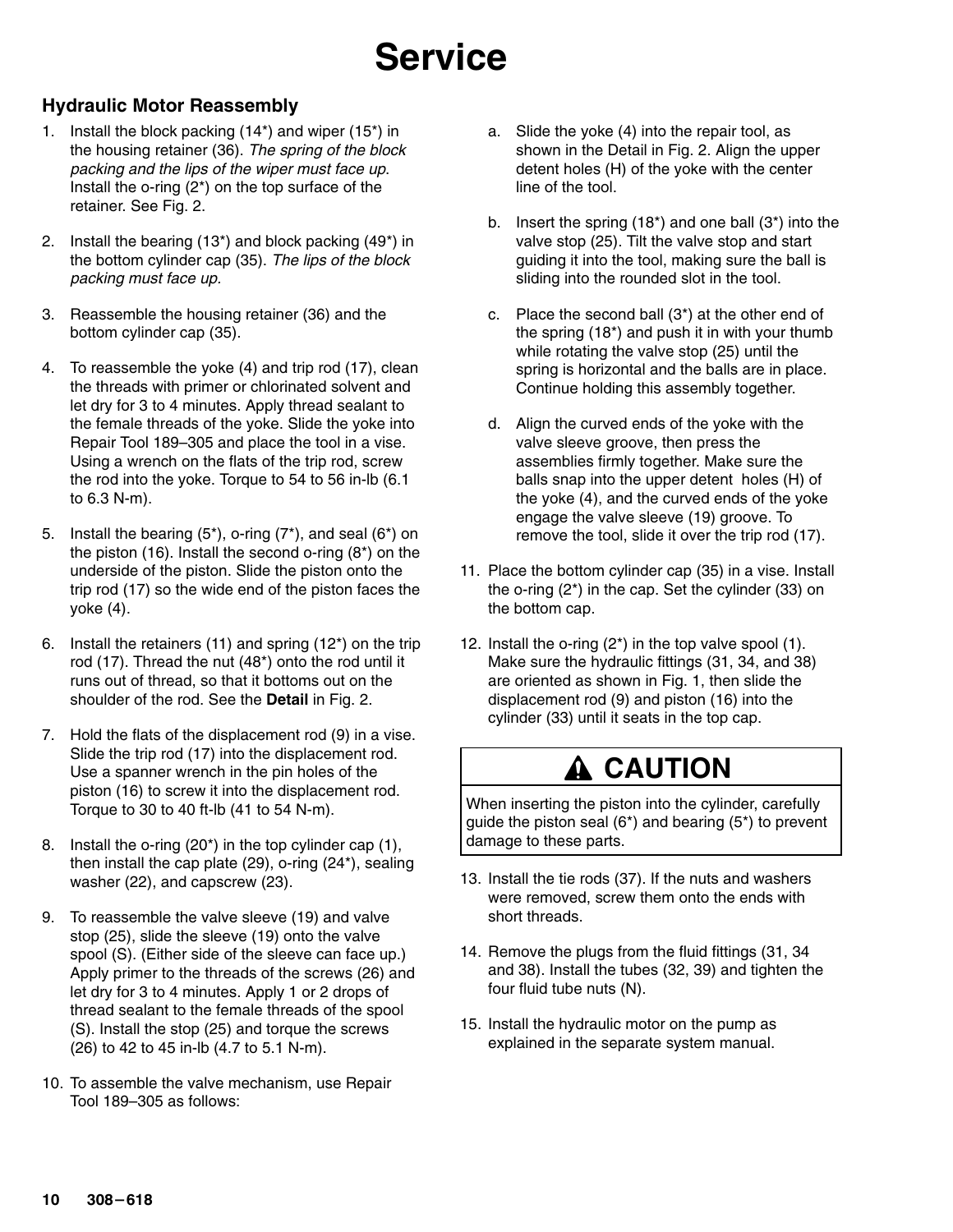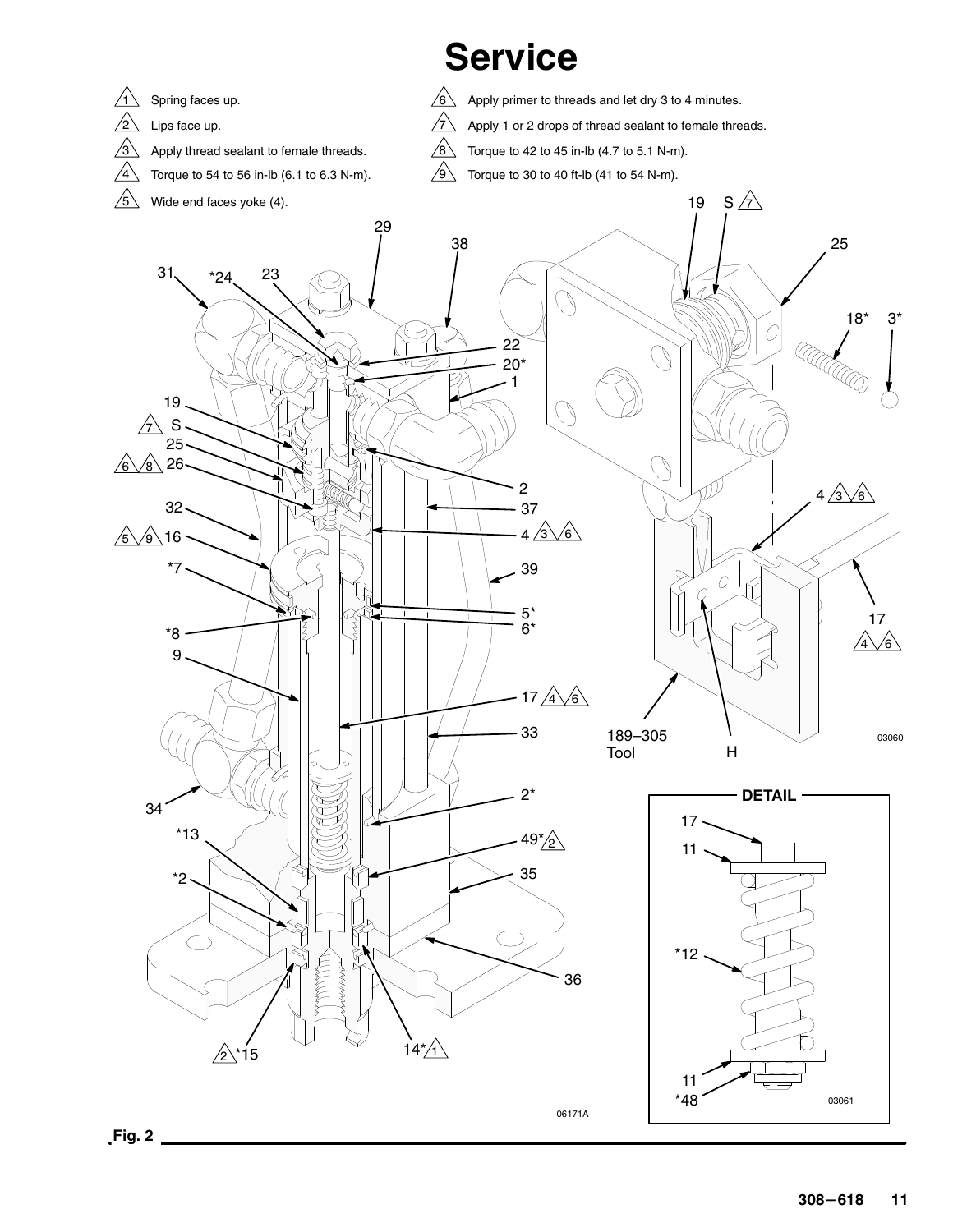## **Viscount<sup>®</sup> I Hydraulic Motor Parts**

**Model 238–356, Series C**

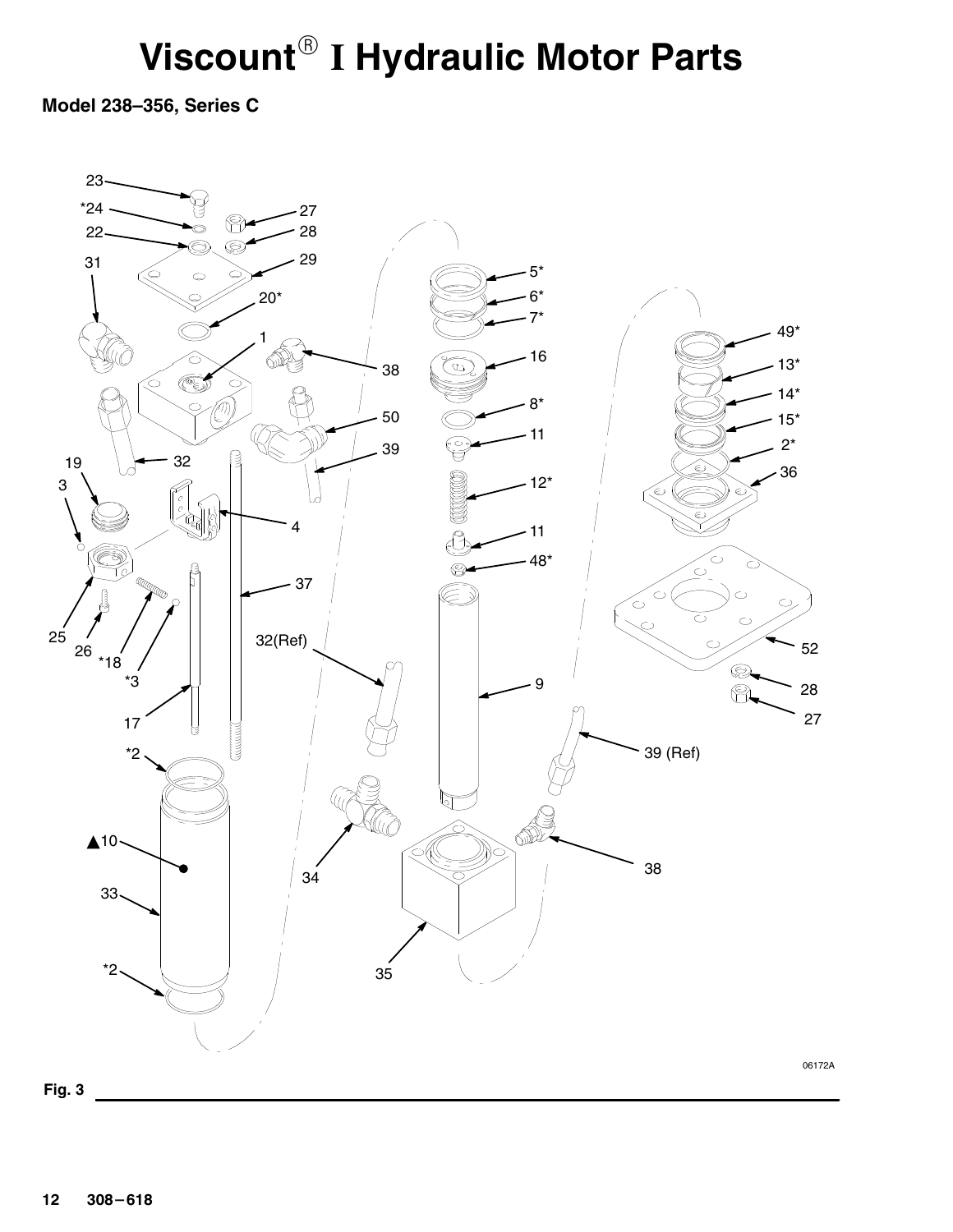## **Viscount<sup>®</sup> I Hydraulic Motor Parts**

### **Model 238–356, Series C**

| Ref<br>No.         | Part No.    | <b>Description</b>                 | Qty. | Ref<br>No. | Part No.                  | <b>Description</b>                                    | Qty.           |
|--------------------|-------------|------------------------------------|------|------------|---------------------------|-------------------------------------------------------|----------------|
| 1                  | 236-594     | VALVE, spool                       |      | 27         | 106-292                   | NUT, hex; 3/8-24 unf-2b                               | 8              |
| $2^*$              | 106-274     | O-RING; buna-N                     | 3    | 28         | $100 - 133$               | WASHER, lock; 3/8 in. size                            | 8              |
| 3*                 | 100-069     | BALL; carbon steel                 | 2    | 29         | 178-181                   | PLATE, cap                                            |                |
| 4                  | 189-077     | YOKE, valve                        |      | 31         | 106-470                   | ELBOW, 90°; 3/4-16 unf-2a;                            |                |
| $5^*$              | 178-207     | BEARING, piston; bronze-filledPTFE |      |            |                           | fits 1/2 in. (13 mm) diameter tube                    |                |
| $6*$               | 178-226     | SEAL, piston; glass-filledPTFE     |      | 32         | 236-419                   | TUBE, inlet; w/3/4-16 unf-2b fittings                 |                |
| $7^*$              | 108-014     | O-RING; buna-N                     |      | 33         | 178-229                   | <b>CYLINDER</b>                                       |                |
| 8*                 | 105-765     | O-RING; buna-N                     |      | 34         | $107 - 197$               | TEE; 3/4-16 unf-2a                                    |                |
| 9                  | 189-070     | ROD, displacement                  |      | 35         | 189-073                   | CAP, cylinder, bottom                                 |                |
| $10\blacktriangle$ | 179-885     | LABEL, warning                     |      | 36         | 189-074                   | RETAINER, housing                                     |                |
| 11                 | 189-069     | RETAINER, spring                   | 2    | 37         | 189-075                   | ROD, tie                                              | 4              |
| $12*$              | 178-189     | SPRING, compression                |      | 38         | 110-792                   | ELBOW, 90°; 7/16-20 unf-2a x                          |                |
| $13*$              | $112 - 342$ | BEARING, rod; bronze-filledPTFE    |      |            |                           | 9/16-18 unf-2a:                                       |                |
| $14*$              | 112-340     | PACKING, block; nitrile rubber     |      |            |                           | fits 3/8 in. (10 mm) diameter tube                    | $\overline{c}$ |
| $15*$              | 112-341     | WIPER, rod; nitrile rubber         |      | 39         | 236-420                   | TUBE, drain;                                          |                |
| 16                 | 192-656     | <b>PISTON</b>                      |      |            |                           | w/9/16-18 unf-2b fittings                             | 1              |
| 17                 | 192-657     | ROD, trip                          |      | 48*        | $114 - 231$               | NUT, hex, locking; w/nylon insert;                    |                |
| $18*$              | 108-437     | SPRING, compression                |      |            |                           | #10-32 unf-3b                                         |                |
| 19                 | 189-072     | SLEEVE, valve                      |      | 49*        | $112 - 561$               | PACKING, block; urethane                              |                |
| $20*$              | 104-093     | O-RING; buna-N                     |      | 50         | 113-585                   | ELBOW, 90°; 7/8-14 unf 2a x                           |                |
| 21                 | 103-147     | PLUG, pipe                         |      |            |                           | 3/4-16 unf-2a;                                        |                |
| 22                 | 178-179     | WASHER, sealing                    |      | 52         | $191 - 216$               | PLATE, tie                                            |                |
| 23                 | 106-276     | SCREW, cap, hex hd; 3/8-24 unf-2a; |      |            |                           |                                                       |                |
|                    |             | 0.625 (16 mm) long                 |      |            |                           | These parts are included in Repair Kit 236–698, which |                |
| $24*$              | 155-685     | O-RING; buna-N                     |      |            |                           | may be purchased separately.                          |                |
| 25                 | 192-654     | STOP, valve                        |      |            |                           |                                                       |                |
| 26                 | 104-092     | SCREW, cap, socket hd;             |      |            |                           | Replacement Danger and Warning labels, tags and cards |                |
|                    |             | 10-24 unrc-3a; 0.625 (16 mm) long  | 2    |            | are available at no cost. |                                                       |                |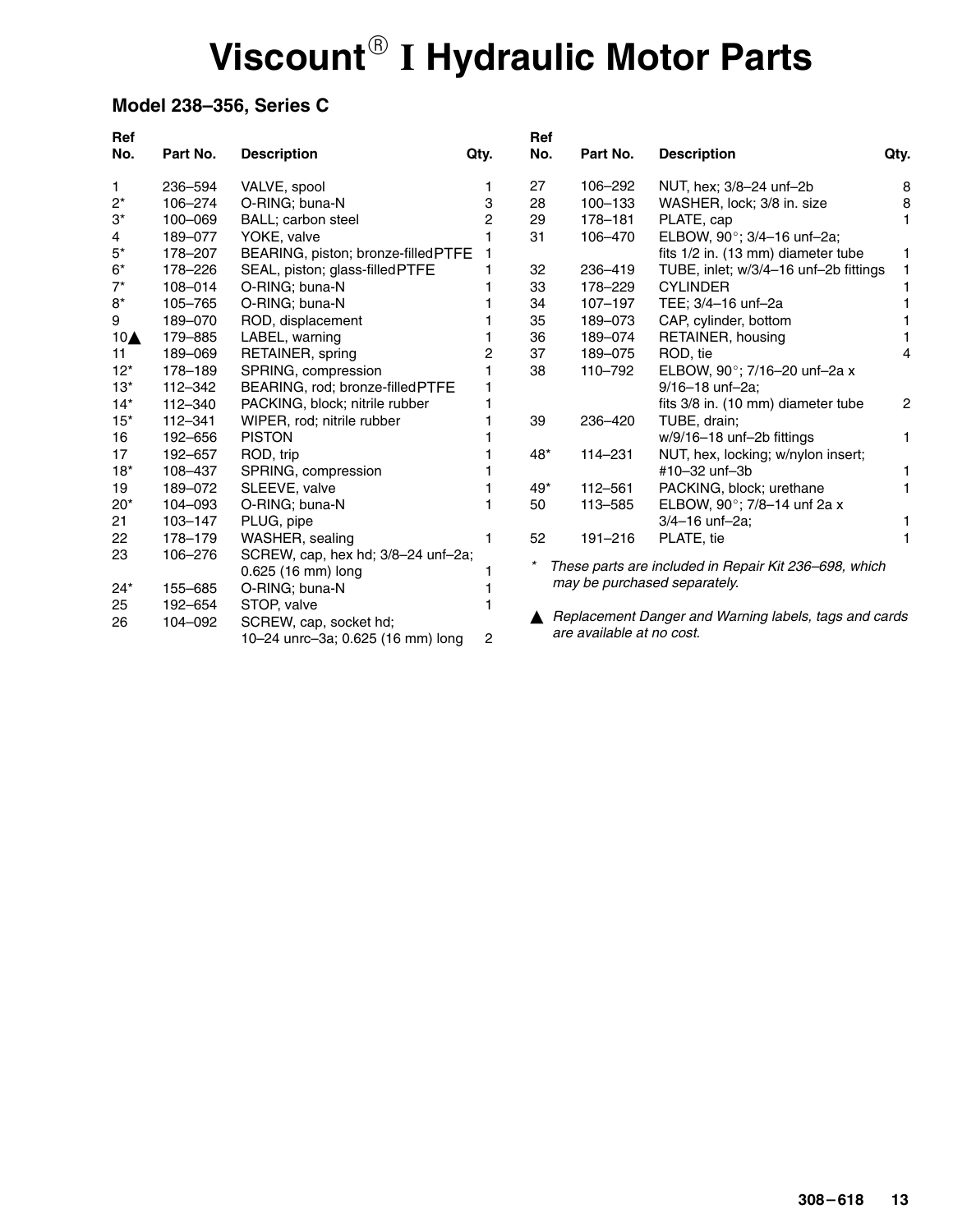### **Accessories**

Use Only Genuine Graco Parts and Accessories

#### **Graco-Approved Hydraulic Fluid**

Premium, ISO grade 46 petroleum-based hydraulic oil containing rust and oxidation exhibitors and anti-wear agents. 210°F (99°C) Flash Point.

**169–236** 5 gallon (20 liter)

**207–428** 1 gallon (3.8 liter)

#### **Assembly Tool 189–305**

Required for reassembling the motor.



### **Technical Data**

| or 1 gallon per 19.5 cycles |
|-----------------------------|
|                             |
|                             |
|                             |
|                             |
|                             |
|                             |
|                             |

Loctite<sup>®</sup> is a registered trademark of Loctite Corporation.

Perma-Loc<sup>®</sup> and Perma-Bond<sup>®</sup> are registered trademarks of Perma-Loc Company.

### **Manual Change Summary**

| Assembly<br>Changed | Part<br><b>Status</b> | No. | Ref. Part No.      | l Name |
|---------------------|-----------------------|-----|--------------------|--------|
| 238-356 to          | LOIJ                  | 11  | 192-655 Retainer   |        |
| Series C            | <b>New</b>            | 11  | 189-069   Retainer |        |